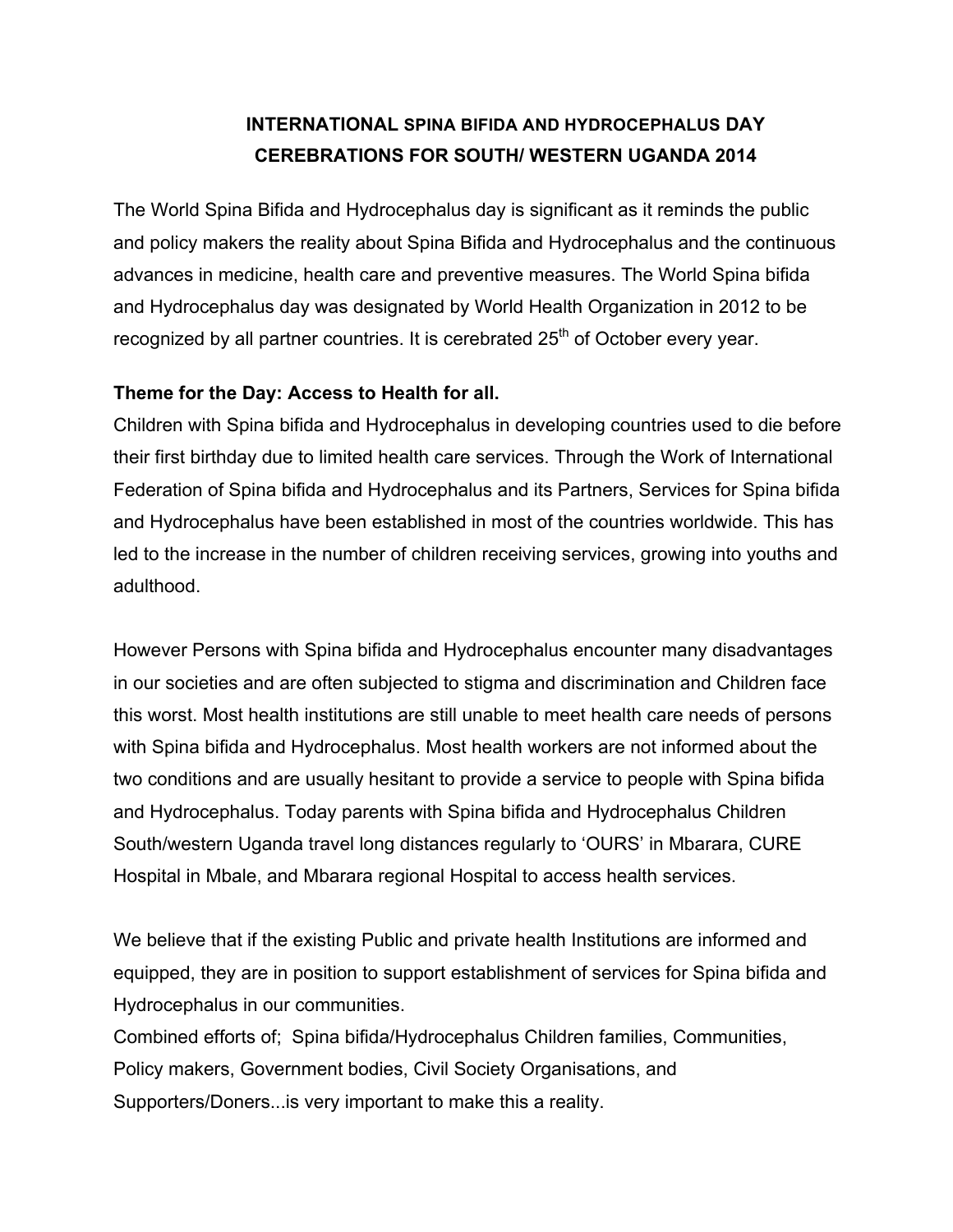'OURS' (Organised Useful Rehabilitation Service) is a community based rehabilitation program that empowers children with disabilities and their families to participate in society with an enhanced quality of life through provision of accessible, hollistic and affordable rehabilitation service. It is a specialized department of Ruharo Mission Hospital started by Ankole Diocese in 1995.

With support from International Federation of Spina bifida and Hydrocephalus, OURS established Spina bifida and Hydrocephalus Interdisciplinary management Services in South/western Uganda. Today over eight hundred sixty four (864) Children with Spina bifida and Hydrocephalus are receiving services through this program.

As a way of improving awareness on Spina bifida and Hydrocephalus Interdisciplinary Services in the region, this year 'OURS' in Collaboration with Parents of Children with Spina bifida and Hydrocephalus have organized a series on activities to advocate for inclusive Health care services our communities. The main activities will take place in three districts of South western Uganda: Rukungiri, Kanungu and Kabale. They will include Radio Spots and a talk show, Outreach Clinics and Parents training day in each district. The cerebration activities run from  $22<sup>nd</sup>$  to  $26<sup>th</sup>$  October 2014 and all major stakeholders from the above districts will be involved.

## **Objectives for the cerebrations:**

- To equip Stakeholders of Health services in the region with basic information regarding Spina Bifida and Hydrocephalus, available services for interdisciplinary care.
- To take management Services for Spina bifida and Hydrocephalus children Closure to people in their communities, plan necessary interventions with care givers, review Clients on follow up, and give supporting information.
- To Improve ways of Identification, Proper referral and follow up of children with Spina bifida and Hydrocephalus in the region